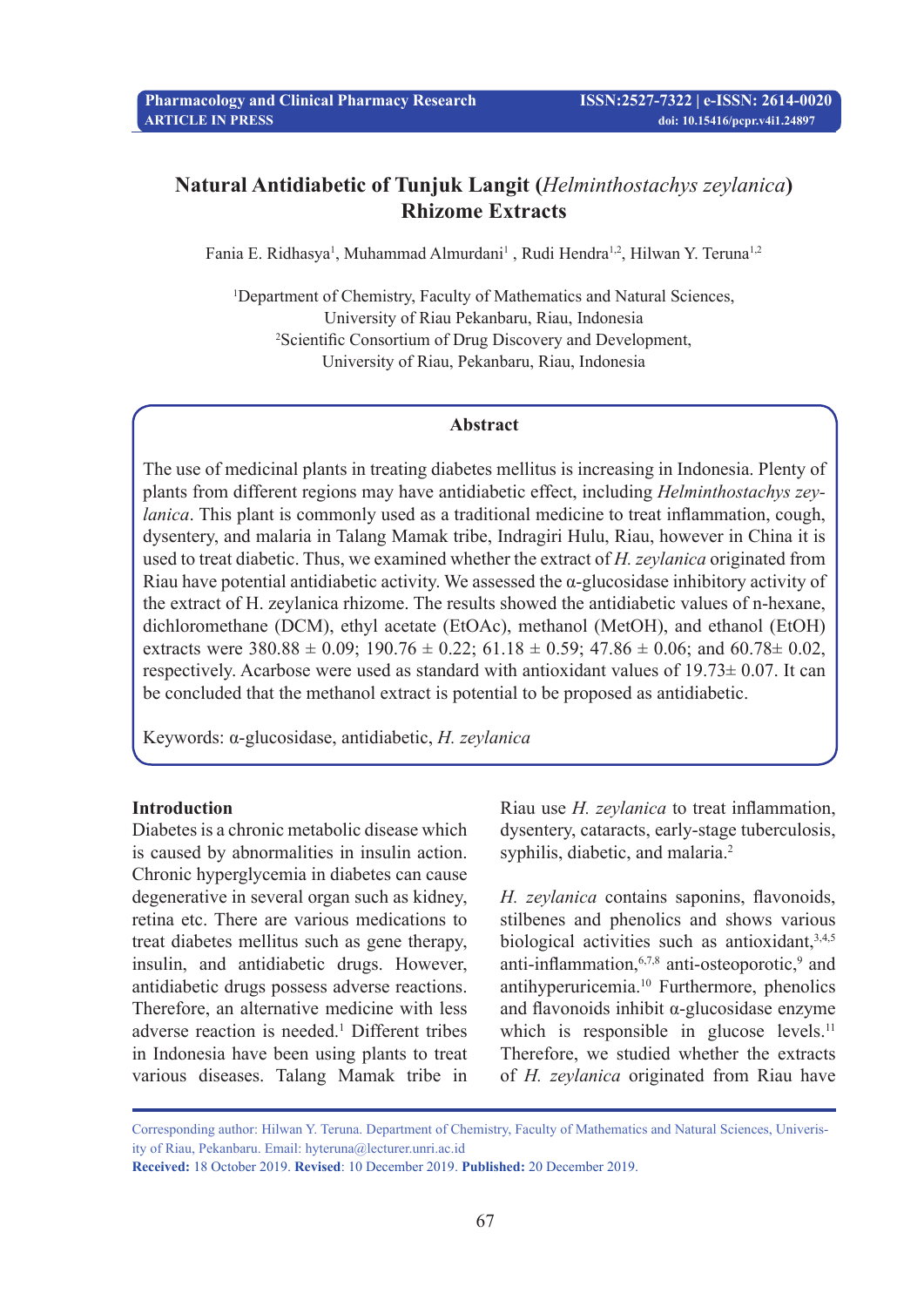potential antidiabetic activity. The results of this study may be beneficial for the use of *H. zeylanica* as an antidiabetic drug.

#### **Material and Methods**

#### *Extract Preparation*

H. *zeylanica* were collected in Kelayang District, Indragiri Hulu Regency, Riau Province. Rhizome dried powder (100 g) were cold extracted using n¬-hexane, dichlorometane, ethyl acetate (EtOAc), methanol (MeOH), and ethanol (EtOH), respectively, and filtered. 10 mL of filtrate was prepared for antidiabetic assay.

## *In vitro α-glucosidase inhibition assay*

Enzyme solution was prepared by dissolving 1 mg of α-glucosidase in 100 mL of phosphate buffer (pH 7) which contained 200 mg of bovine serum albumin. Prior to use, 1 mL of enzyme solution was diluted 25 times with phosphate buffer (pH 7). The reaction mixture was prepared in the microplate wells which consisted of 25 μl of 20 mM p-nitrophenyl-D-glucopyranose as substrate and 50 μl of 100 mM phosphate buffer (pH 7). Briefly, each extract was dissolved in DMSO and aliquots of samples (10 μL) was added to the reaction mixture to final concentrations of: 31.25 µg/mL, 62.5 µg/mL, 125 µg/mL, 250 µg/mL, 500 µg/mL, 1000 µg/mL. Solution of 1% acarbose (Glucobay®) was prepared with phosphate buffer pH 7. Then it was mixed

with 2N HCl of equal volume  $(1:1)$  and was centrifuged. Aliquots of supernatant (10 μL) was taken and added into the reaction mixture at final concentration of  $0.0625 \mu$ g/mL;  $0.125$  $\mu$ g/mL; 0.25  $\mu$ g/mL; 0.5  $\mu$ g/mL; and 1  $\mu$ g/ mL. Blanks, controls and each concentration of samples were done in triplicate. The mixture was incubated at 37°C for 5 minutes, and then 25 μl of enzyme solution was added into the reaction mixture and incubated further for 15 minutes. Enzyme reaction was stopped by adding 100 μL of 0.1M Na2CO3. Blanks, controls, and samples absorbance of the p-nitrophenol product was measured by microplate reader spectrophotometer at 410 nm wavelength.

### **Results and Discussion**

The result is presented in Table 1.

The α-glucosidase inhibition activity was conducted based on the basic principle of enzymatic reaction, the hydrolysis of p-nitrophenyl-α-D-glucopiranoside (PNPG) substrate by the  $\alpha$ -glucosidase enzyme to p-nitrophenol (yellow color) and glucose.<sup>11</sup> We found that MetOH extract has the highest antidiabetic activity, weaker than acarbose. Acarbose is an antidiabetic drug that works by inhibiting the activity of the α-glucosidase enzyme in compete directly with polysaccharides to cover the active side of the enzyme.<sup>12</sup> Thus, we propose that

| <b>Sample</b>    | $IC50$ ( $\mu$ g/mL) |
|------------------|----------------------|
| n-hexane extract | $380.88 \pm 0.09$    |
| DCM extract      | $190.76 \pm 0.22$    |
| EtOAc extract    | $61.18 \pm 0.59$     |
| MetOH extract    | $47.86 \pm 0.06$     |
| EtOH extract     | $60.78 \pm 0.02$     |
| Acarbose         | $19.73 \pm 0.07$     |

**Table 1. Antidiabetic Activity of Extracts from H.zeylanica**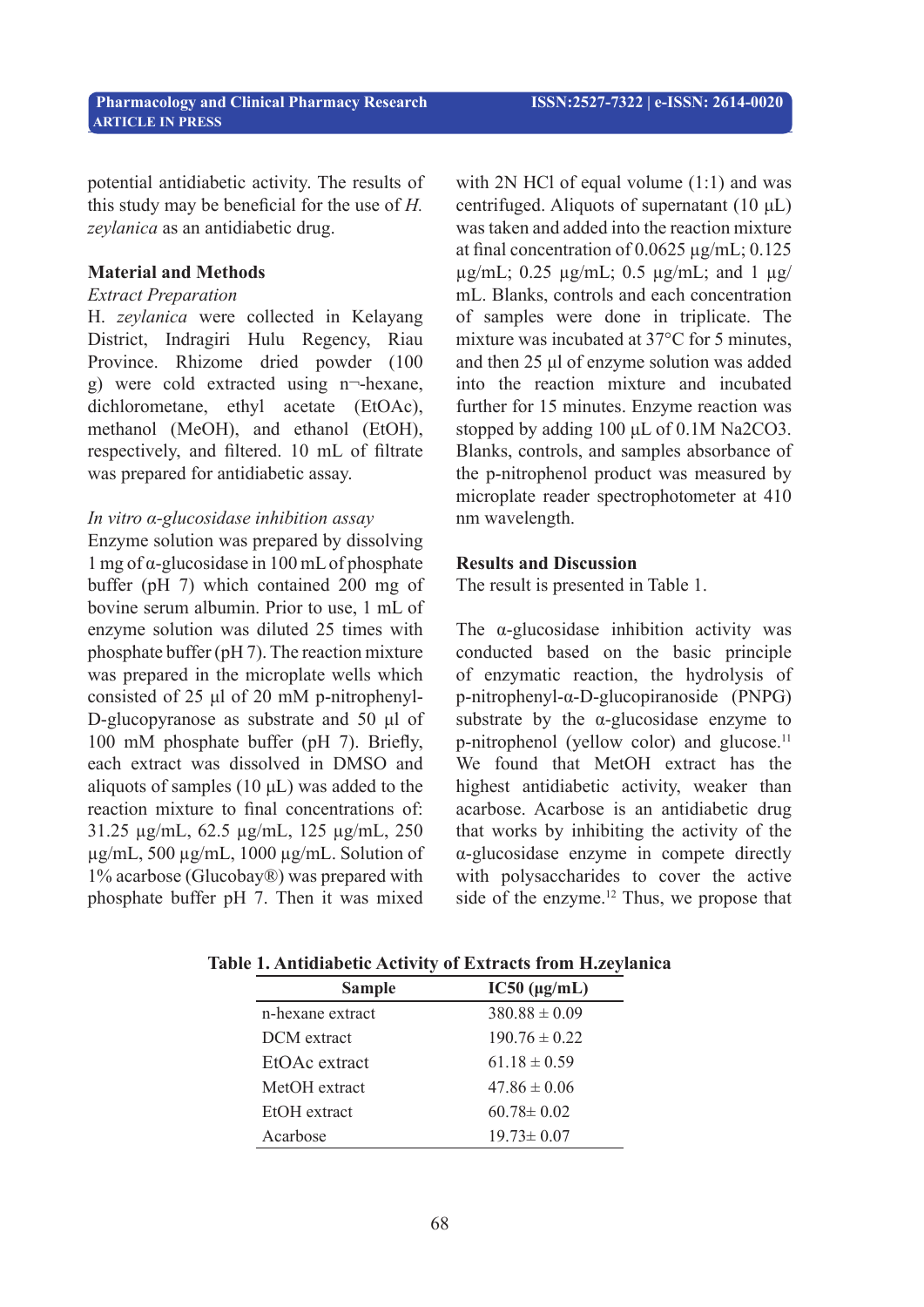MetOH extract of *H. zeylanica* might have similar activity with that of acarbose.

*H. zeylanica* contains various flavonoid compounds3 that have ability to inhibit  $\alpha$ -glucosidase enzymes.<sup>13</sup> Inhibition of α-glucosidase activity by various phenolic compounds has been widely explained in the literature.  $\alpha$ -glucosidase is effectively inhibited by flavonols,<sup>11</sup> luteolin, myricetin, and quercetin.<sup>14</sup>

## **Conclusion**

The methanol extract of *H. zeylanica* rhizome might be potential in inhibiting  $\alpha$ -glucosidase  $(IC50 47.86 \pm 0.06$  ppm). Therefore, this plant can be proposed as antidiabetic medicine.

## **Acknowledgments**

 **ARTICLE IN PRESS** 

Authors thank to all colleagues who fully supported this research.

#### **Funding**

This study was funded by Postgraduate Research Grant from the Ministry of Research, Technology, and Higher Education of the Republic of Indonesia 2019 with contract number: 808/UN.19.5.1.3/ PT.01.03/2019.

## **Conflict of Interest**

None declared.

## **References**

- 1. Aquarista NC. Perbedaan karakteristik penderita diabetes melitus tipe 2 dengan dan tanpa penyakit jantung koroner. *Jurnal Berkala Epidemiologi.* 2017;4(1):37–47.
- 2. Hartini S. Helminthostachys zeylanica (L.) Hook : Potensinya Sebagai Obat Masa Depan. *Warta Kebun Raya.* 2011;11(1):34–37.
- 3. Huang YL, Yeh PY, Shen CC, Chen CC. Antioxidant flavonoids from the rhizomes of Helminthostachys zeylanica. *Phytochemistry.* 2003;64(7):1277–1283.
- 4. Chen CC, Huang YL, Yeh PY, Ou JC. Cyclized Geranyl Stilbenes from the Rhizomes of Helminthostachys zeylanica. *Planta Medica*. 2003;69(10):964–967.
- 5. Fitrya, Anwar L, Eliza, Muharni. Ugonin J Flavonoid From Tunjuk Langit (Helminthostachys zeylanica Linn.) Root Extract. *Indonesian Journal of Chemistry*. 2010;10(2):233–238.
- 6. Huang YC, Hwang T, Chang C, Yang Y, Shen C, Liao W, Liaw C. Anti-inflammatory Flavonoids from the Rhizomes of Helminthostachys zeylanica. *Journal of Natural Products*. 2009;72(7):1273–1278.
- 7. Chen C, Yang C, Tsai Y, Liaw C, Chang W, Hwang T. Ugonin U stimulates NLRP3 inflammasome activation and enhances inflammasome-mediated pathogen clearance. *Redox Biology.* 2017;11: 263– 274.
- 8. Su L, Li Y, Li H, Dai W, Liu D, Cao L, Li R. Anti-inflammatory Prenylated Flavonoids from Helminthostachys zeylanica. *Chemistry Pharmacy Bulletin*. 2016;64(5):497–501.
- 9. Huang Y, Shen C, Shen Y, Chiou W, Chen C. Anti-inflammatory and Antiosteoporosis Flavonoids from the Rhizomes of Helminthostachys zeylanica. *Journal of Natural Products.* 2017;80:246–253.
- 10. Fitrya, Muharni. An Antihyperuricemia Effect of Ethanol Extract of Tunjuk Langit Rhizome (Helmynthostachys Zeylanica Linn Hook) on Swiss Male Mice. *Traditional Medicine Journal.*  2014;19(January):14–18.
- 11. Li KB, Chan KY. Production and properties of alpha-glucosidase from Lactobacillus acidophillus. *Applied Environmental Microbiology*. 1983;46(6):1380-1387.
- 12. Lee S, Lin H, Chen C. Acylated Flavonol Monorhamnosides, α-glucosidase Inhibitors, from Machilus philippinensis.